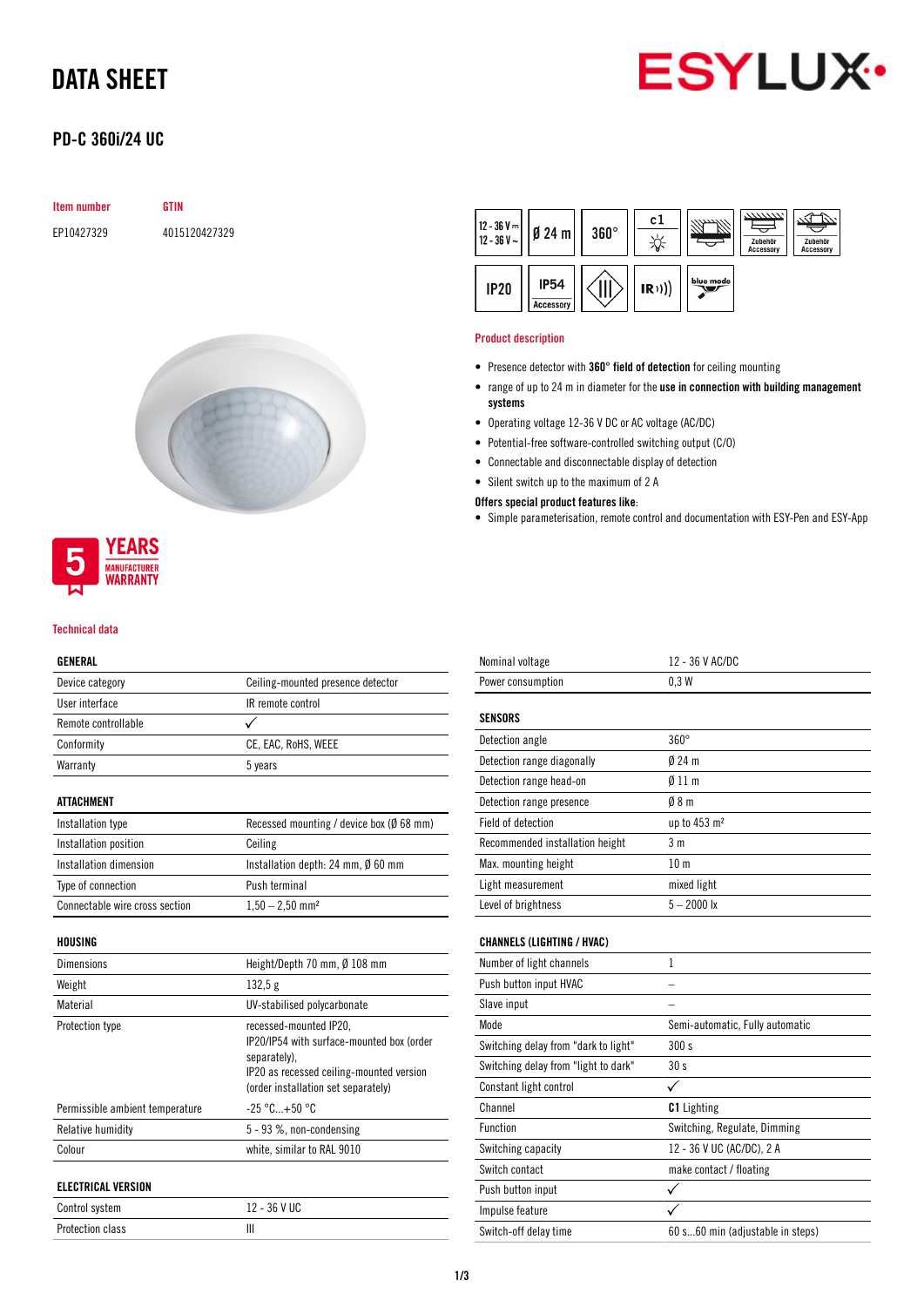## DATA SHEET



## PD-C 360i/24 UC

## Item number GTIN

EP10427329 4015120427329

### Accessories

| <b>Product designation</b>      | <b>GTIN</b>   |
|---------------------------------|---------------|
| Cover                           |               |
| COMPACT COVER SET 24/32 SR      | 4015120425431 |
| COMPACT COVER SET 24/32 BK      | 4015120007491 |
| Mounting                        |               |
| COMPACT MOUNTING BOX IP20 SM WH | 4015120425370 |
| COMPACT MOUNTING BOX IP20 SM SR | 4015120425387 |
| COMPACT MOUNTING BOX IP54 SM WH | 4015120425905 |
| COMPACT MOUNTING BOX IP54 SM SR | 4015120425912 |
| MOUNTING SET IP20 FM 62 WH      | 4015120425929 |
| COMPACT MOUNTING BOX IP54 SM BK | 4015120426940 |
| COMPACT MOUNTING BOX IP20 SM BK | 4015120426933 |
| Protection                      |               |
| <b>BASKET GUARD ROUND LARGE</b> | 4015120425608 |
| <b>BASKET GUARD ROUND SMALL</b> | 4015120425615 |
| Remote control                  |               |
| ESY-Pen                         | 4015120425356 |
| REMOTE CONTROL MDI/PDI          | 4015120425509 |

| <b>Scale drawing</b>                            | <b>Field of detections</b>                   | <b>Detection range</b>           |                 |
|-------------------------------------------------|----------------------------------------------|----------------------------------|-----------------|
| $Ø$ 108 mm<br>Ø60mm<br>$24 \text{ mm}$<br>46 mm | M.<br>n<br>$360^\circ$<br><b>Terry crest</b> | Diagonally (A)                   | $Ø$ 24 m        |
|                                                 |                                              | $\blacksquare$ Frontal (B)       | Ø11 m           |
|                                                 |                                              | $\blacksquare$ Presence area (C) | $\emptyset$ 8 m |